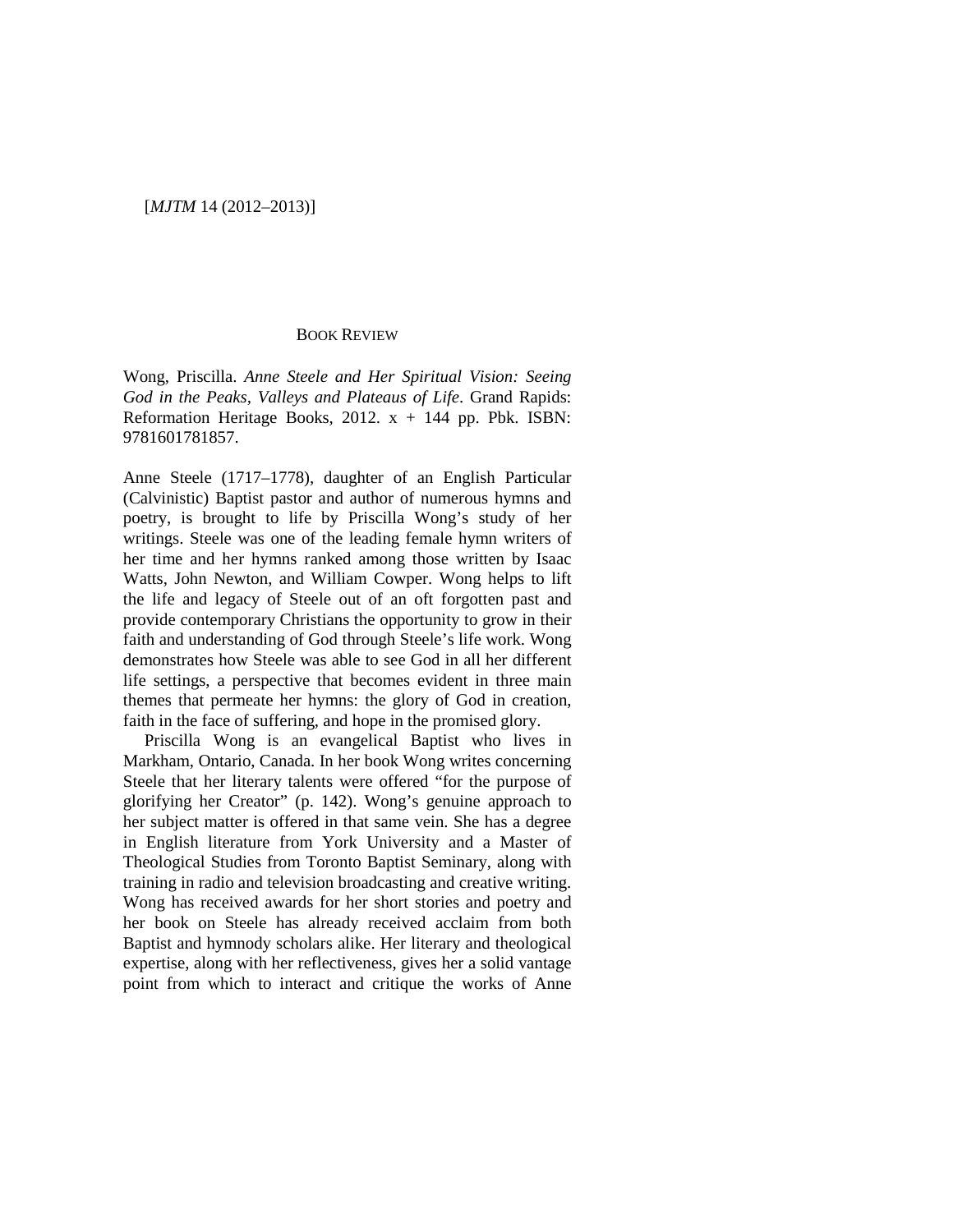## R2 *McMaster Journal of Theology and Ministry* 14

Steele.

It is impossible for an author to write a work on someone's spiritual vision while disregarding their own faith. For Christians in academia, it can sometimes be difficult to be objectively academic while still allowing their faith to infuse their work. Wong accurately captures Steele's faith and remains true to her own, and yet engages the historical sources in an academic manner. On p. 9 Wong articulates the points of her thesis, which are well developed in the supporting chapters as she employs solid historical methods and styles to support them. By maintaining a firm academic grip she fulfills her faith-filled objective to provide a "close analysis of Steele's hymns in relation to specific themes [that] will not only establish a more coherent and intimate picture of her life and spirituality, but also cultivate a more intense desire for Christians to grow in their faith and understanding of God" (p. 9).

Before Wong begins her investigation of each theme, she situates Steele's writings in the historical milieu that influenced them. Wong also incorporates the theological writings of Steele's family friend and Baptist minister, John Gill, whom Steele appreciated, in order to provide Steele's wider theological context. Steele lived in the village of Broughton, England, which lay in a valley cut by the River Test and was nestled beside Salisbury Plain. As a result of being surrounded by the glory of God's creation, sovereignty and providence became recurring themes in her writings. Steele also faced great suffering in her life. As a Baptist who dissented from the Church of England, Steele was part of a tradition that faced the trials of persecution. Steele also had many physical ailments, including malaria, irritable bowel syndrome, and peptic ulceration of the stomach. She was confined to bed for the last seven years of her life and also began to suffer deafness. Her physical ailments were understood to be an image of the reality of her dire spiritual sickness and her need for the Great Physician. Steele "did not use her suffering as an excuse to neglect God" but rather saw an opportunity to see God in her suffering (p. 61). Steele's physical distress, along with the many family deaths she witnessed during her life, drove her to hope in the promise of glory. In chapter 3,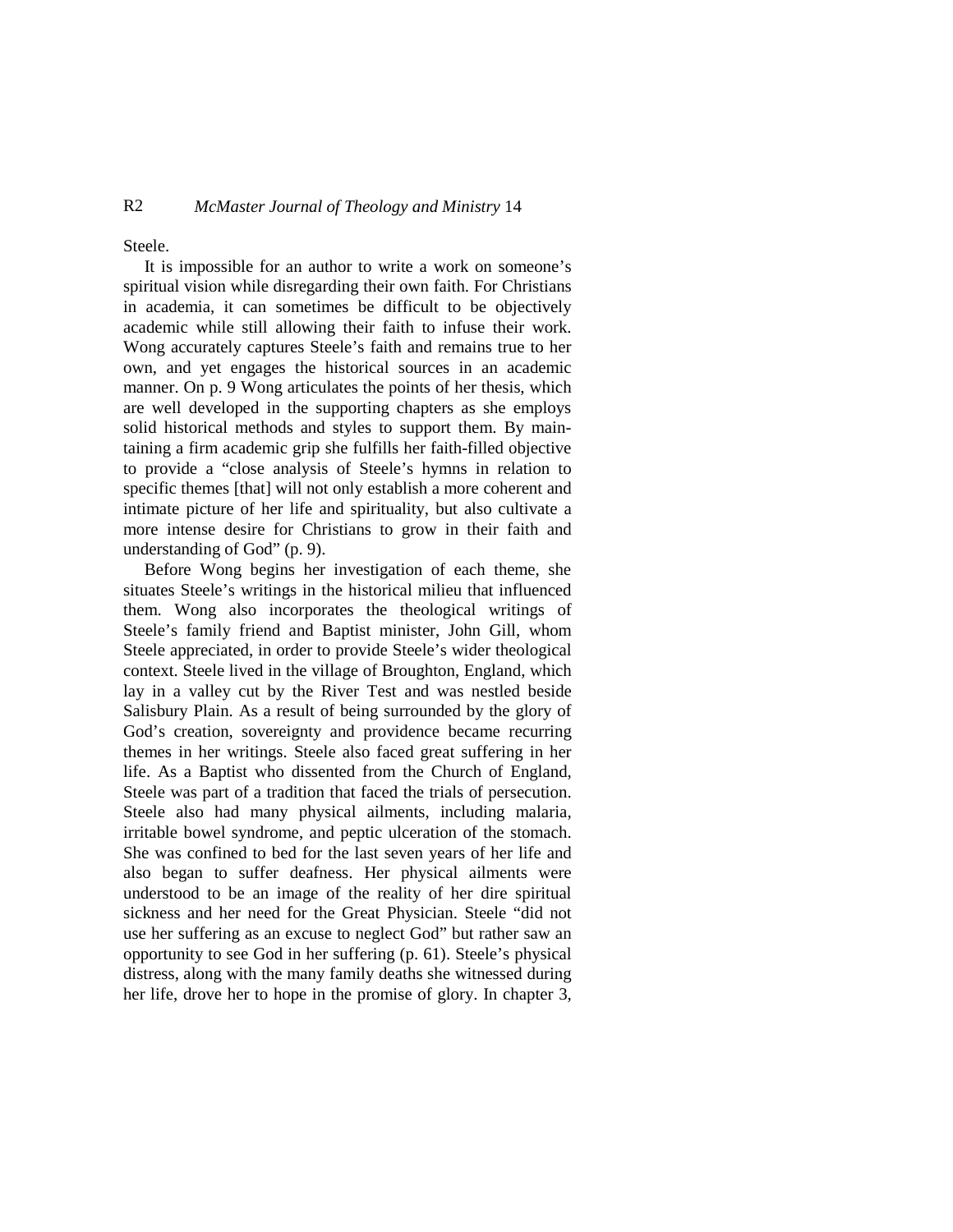however, it is unclear whether Wong is presenting her own eschatology or Steele's. The eschatology that is evident seems to be a simplistic understanding of heaven as opposed to the robust hope found in the New Testament of "the resurrection from the dead and the life everlasting," as the Apostles' Creed puts it. Ambiguity regarding what exactly Steele was hoping for is a confusing distraction in the third chapter.

Wong's mastery of English literary devices and her ability to parse Steele's hymns for the reader enables her to unlock Steele's spiritual vision. This is evident throughout Wong's three supporting chapters. Perhaps the greatest contribution Wong offers towards better understanding Steele's hymns is drawing the reader towards the notion of ineffability. Wong notes that Steele was a balanced product of pre-Romanticism, Romanticism, and the Enlightenment; the former two focusing on the heart and feelings and the latter centering on the mind and reason. Steele shows through her hymns that God is knowable but still mysterious. This mystery produces ineffability and is reflected in the profoundly reflective and worshipful character of Steele's hymns.

Though Wong's work is laudable, there are a few areas of concern. She duly notes the three contemporary biographical works on Steele, but only provides extracts of her life when it directly pertains to her investigation. A brief but more complete sketch of her life in a preliminary chapter would facilitate the placing of her hymns in context for those encountering Steele for the first time. When an author is working with historical biography the danger of hagiography also exists. Though Wong presents Steele as a real person, she does err on the side of praise and only once critiques her (p. 133). Her footnotes are exemplary and provide many details, but they are at times long and distracting. Given her desire to make this book accessible, which is also what Steele and her contemporary hymn writers desired of their hymns, Wong's footnotes and occasional use of sophisticated words instead of simpler ones detract from this.

Anne Steele's pen name was *Theodosia* (gift from God), which is appropriate given that she continues to exert an influence through her hymns, such as "Father of Mercies, In Thy